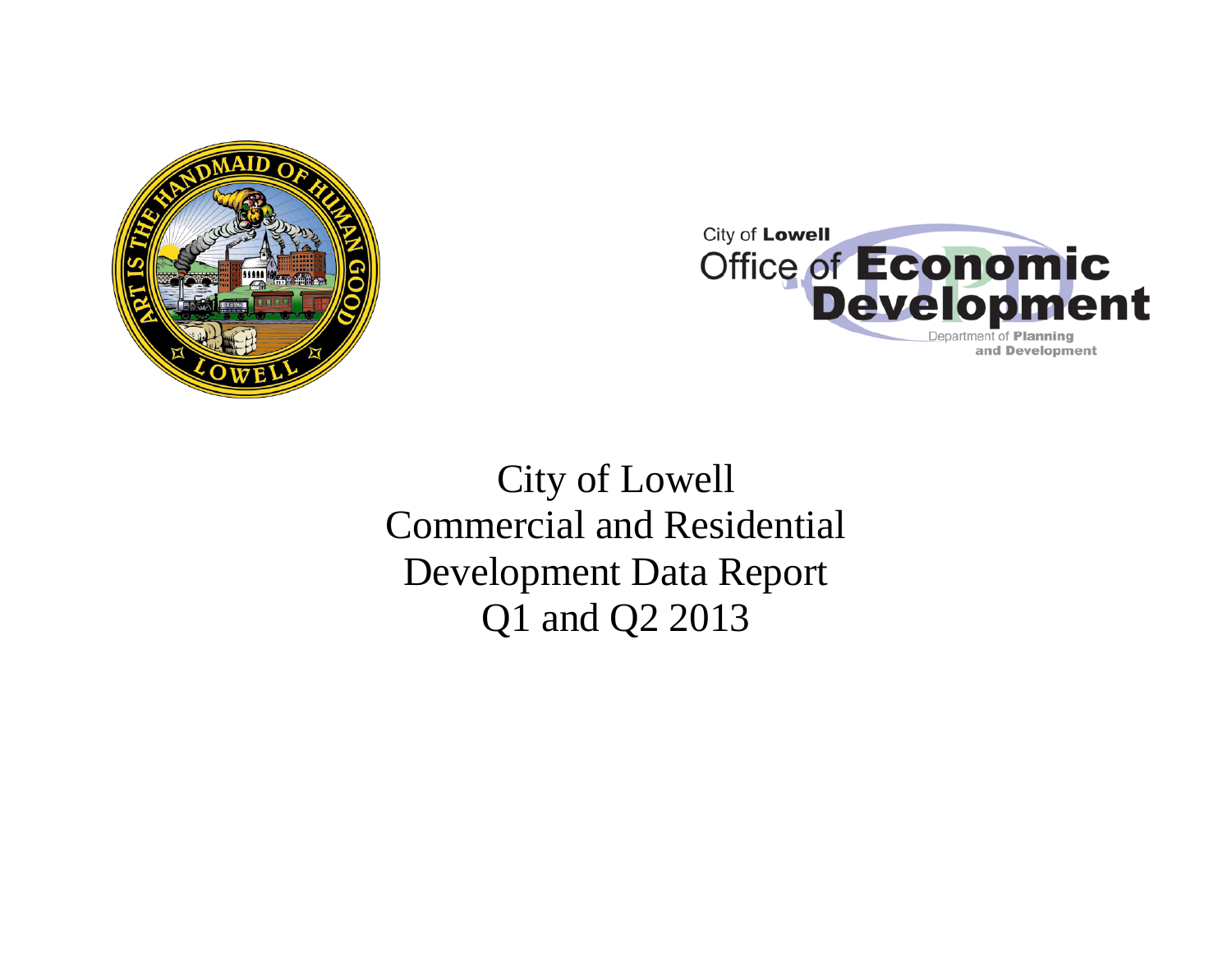



# **City of Lowell Department of Planning and Development Development Data**

The Commercial and Residential Development Data Report keeps an update of commercial and residential being developed in the City of Lowell. This data is reported on a quarterly basis and is distributed to various city departments (or within the Department of Planning & Development) City department and the general public. This information tracks development progress from permitting and construction to completion. Criteria for the data report are:

- Commercial projects totaling over 10,000 square feet.\*
- Residential projects of four or more units that are new construction or rehab/renovation projects.

Projects meeting the criteria will be categorized by status, which include:

- Board Project Review/Approval = development under review or approval by Planning Board, Historic Board or Zoning Boards of Appeal
- Permitting = building permit under review by Building Department
- Under Construction = development received Building Permit
- Complete = project received Certificate of Occupancy (CO) or Temporary CO.

Any questions or comments about the Development Data Report to: Theresa Park Director of Economic Development City of Lowell Department of Planning and Development JFK Civic Center 50 Arcand Drive, Lowell MA, 01852 Phone: 978-674-4252 Fax: 978-446-7014 Email: [Tpark@lowellma.gov](mailto:Tpark@lowellma.gov) \*Some commercial properties are less than 10,000SF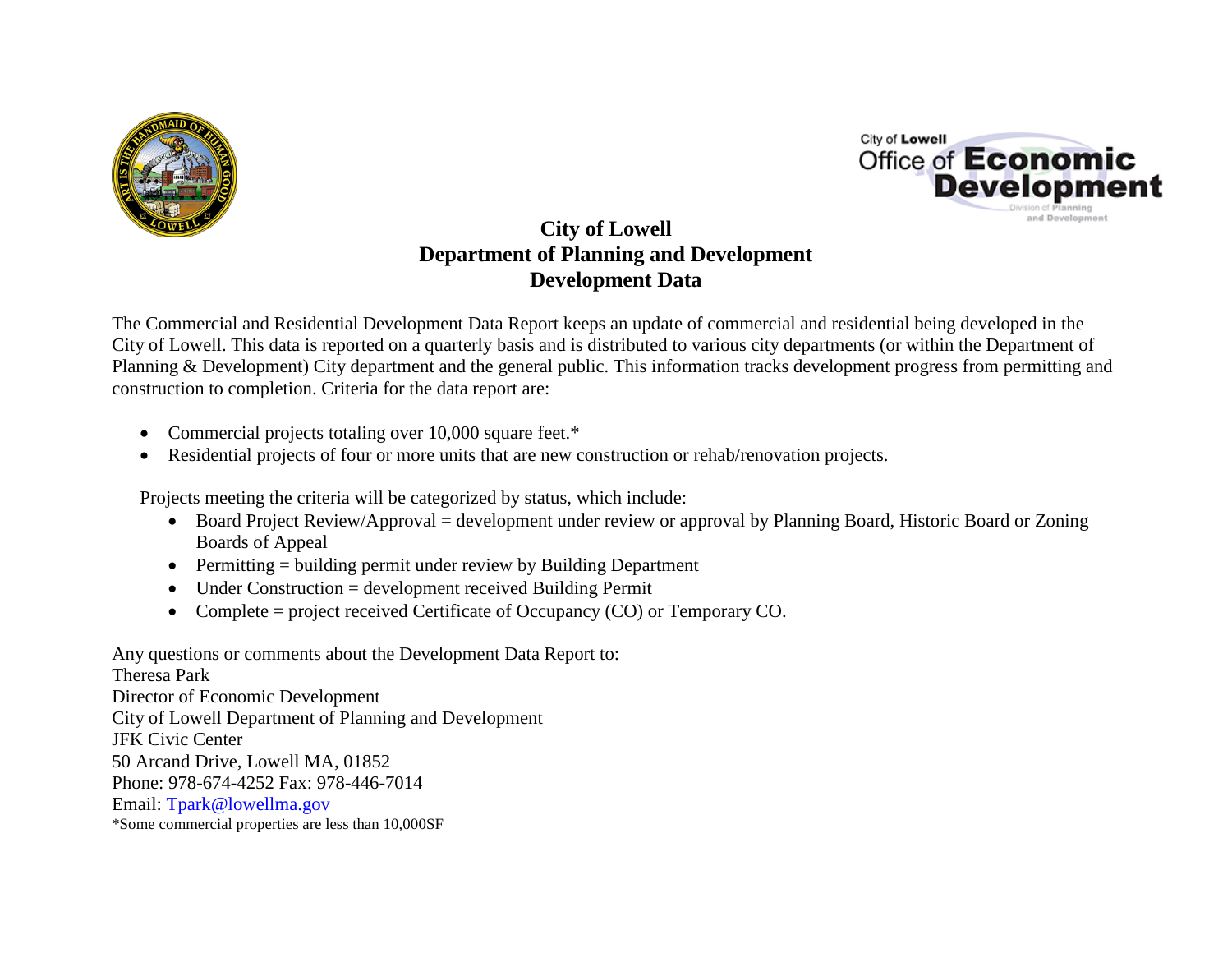# **COMMERICAL PROJECTS**

| <b>Project Address</b>                                            | <b>Developer</b><br><b>Name</b>                         | Date<br>Approved | <b>Project Use</b> | <b>Parcel Size</b> | Gross<br><b>Floor Area</b> | Number of<br><b>Units</b> | <b>Unit Sizes</b><br>(SqFt) | Investment            | Add'l Info                                                                                                                                                                                                                                                                               |
|-------------------------------------------------------------------|---------------------------------------------------------|------------------|--------------------|--------------------|----------------------------|---------------------------|-----------------------------|-----------------------|------------------------------------------------------------------------------------------------------------------------------------------------------------------------------------------------------------------------------------------------------------------------------------------|
| 1857 Middlesex<br>Street (Lowell<br>Collegiate<br>Charter School) | Charter<br><b>Schools</b><br>Development<br>Corporation | March<br>2014    | Charter<br>School  | 384,556            | 115,288                    |                           |                             | $11 + \text{million}$ | Convert the existing<br>manufacturing/warehouse<br>facility into a $K - 5$ Charter<br>School. The project includes<br>demolition of some of the<br>existing buildings and<br>reconstruction of the<br>existing central building to<br>house classrooms and<br>related school facilities. |

# **Status: Board Review/Approval/Permitting**

## **Status: Under Construction**

| <b>Project Address</b>                          | <b>Developer</b><br><b>Name</b>              | Date<br>Approved | <b>Project Use</b> | <b>Parcel</b><br><b>Size</b> | <b>Gross Floor</b><br>Area | Number of<br><b>Units</b>      | <b>Unit Sizes</b><br>(SqFt) | Investment<br>(Estimated) | Add'l Info                                                                                                                                                                                                              |
|-------------------------------------------------|----------------------------------------------|------------------|--------------------|------------------------------|----------------------------|--------------------------------|-----------------------------|---------------------------|-------------------------------------------------------------------------------------------------------------------------------------------------------------------------------------------------------------------------|
| 401 Bridge Street,<br>14 & 16 Third<br>Street** | Marlowe<br>Building and<br>Design            | March<br>2014    | Mixed Use          | 3,836                        | 10,320                     | 8                              |                             |                           | This proposal consists of<br>two $(2)$ new buildings and<br>one (1) central parking area.<br>It will have 2 commercial<br>units located on ground<br>floor and 4 residential units<br>on the second and third<br>floor. |
| <b>Hamilton Canal</b><br>District               | Trinity<br>Financial                         | March<br>2009    | Mixed Use          | 589,960                      | $\sim$ 2.2 million         | 725                            | N/A                         |                           | Appleton Mills completed.<br>Freudenberg recently<br>completed (110 Canal<br>Street).                                                                                                                                   |
| **130 John Street                               | WinnDevelop<br>ment/Consigli<br>Construction | November<br>2011 | Mixed Use          | 94,012                       | 43,035                     | 77<br>residential<br>units $*$ | N/A                         | \$32.7<br>million         | Complete renovation of<br><b>Boott Mills West into</b><br>approx. $43,000$ sq.ft of<br>commercial space and 77<br>residential units.                                                                                    |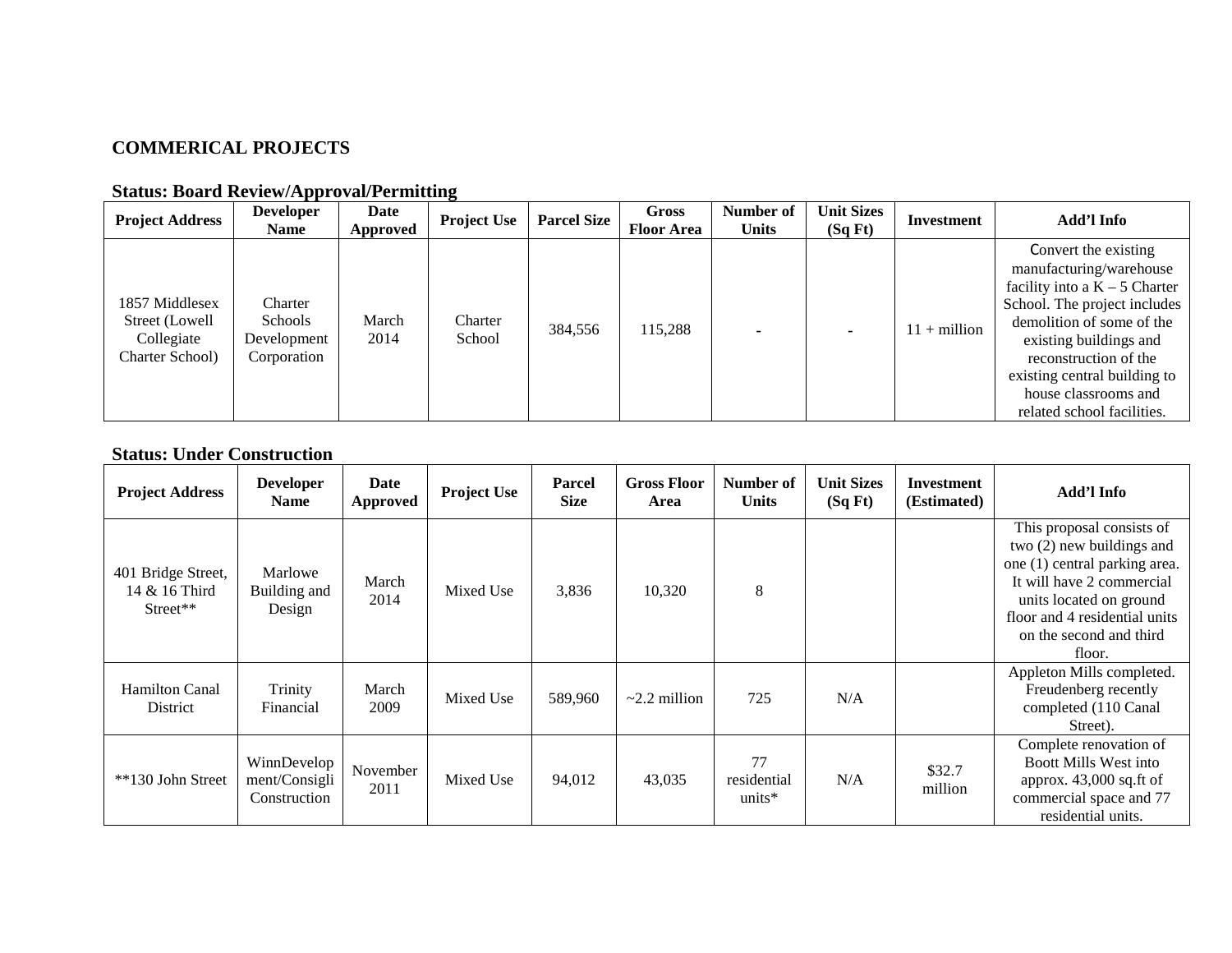|                         |              |                  |            |         |         |     |     |                     | Will serve as a hub of        |
|-------------------------|--------------|------------------|------------|---------|---------|-----|-----|---------------------|-------------------------------|
|                         |              |                  |            |         |         |     |     |                     | student activity with a large |
| University              | <b>UMass</b> | June 2012        | Mixed Use  | 93,668  | 300,000 | N/A | N/A | \$50 million        | new bookstore, food court     |
| Crossing                | Lowell       |                  |            |         |         |     |     |                     | and event spaces, as well as  |
|                         |              |                  |            |         |         |     |     |                     | administrative offices. Will  |
|                         |              |                  |            |         |         |     |     |                     | include 300 parking spaces.   |
| South Campus            | <b>UMass</b> | Summer           | Parking    |         |         |     |     |                     | Home to 762 parking spaces    |
| Garage                  | Lowell       | 2012             |            | 325,644 | 226,025 | N/A | N/A | $\sim$ \$16 million | on South Campus. Expected     |
|                         |              |                  | Garage     |         |         |     |     |                     | completion 2013.              |
|                         |              |                  |            |         |         |     |     |                     | Demolition of former          |
|                         |              |                  |            |         |         |     |     |                     | community health center       |
| 585, 597, 601           | Soucy        |                  |            |         |         |     |     |                     | facility entirely and         |
| <b>Merrimack Street</b> | Industries,  | December<br>2011 | Commercial | 21,254  | 15,000  | N/A | N/A | \$5.8 million       | construction of new 3-story,  |
|                         | Inc.         |                  |            |         |         |     |     |                     | $5,000$ sq. ft. per floor     |
|                         |              |                  |            |         |         |     |     |                     | building with drive-thru for  |
|                         |              |                  |            |         |         |     |     |                     | Jeanne D'Arc Credit Union     |

\*\*Also applicable under Residential Projects section.

# **Total Gross Floor Area: 2,909,668**

### **RESIDENTIAL PROJECTS**

## **Status: Board Review/ Approval/ Permitting**

| <b>Project Address</b>                     | . .<br><b>Developer</b>                                        | Date                 | <b>Parcel Size</b> | <b>Gross</b>         | Number of    | <b>Unit Sizes</b> | Investment | Add'l Info                                                                                                                                                                                            |
|--------------------------------------------|----------------------------------------------------------------|----------------------|--------------------|----------------------|--------------|-------------------|------------|-------------------------------------------------------------------------------------------------------------------------------------------------------------------------------------------------------|
|                                            | <b>Name</b>                                                    | Approved             |                    | <b>Floor</b><br>Area | <b>Units</b> | (SqFt)            |            |                                                                                                                                                                                                       |
| 305-327 Gorham<br>St.                      | Coalition for<br>a Better Acre                                 | December<br>2011     | 52,000             | 30,000               | 24           | N/A               | N/A        | Recently went back to the Planning<br>Board with new plan. (24 units instead of<br>48)                                                                                                                |
| 160.1 Swan St/ 61<br><b>Bigelow Street</b> | Swan Street<br>Development<br>Company                          | Awaiting<br>Approval | 89,088             | N/A                  | $6 - 7$      | N/A               | N/A        | Subdividing a lot to put in new single<br>family homes.                                                                                                                                               |
| 391 Pawtucket<br><b>Street</b>             | Pawtucket<br><b>Street</b><br>Development,<br>LLC <sub>.</sub> | Awaiting<br>Approval | 18,929             | 6,905                | 8            | N/A               | N/A        | Renovation of the main 3-story building<br>to accommodate six $(6)$ (4 2-bedrooms<br>and 21-bedrooms) residential<br>apartments, renovation of the 40 ft. x 50<br>ft. garage to accommodate two $(2)$ |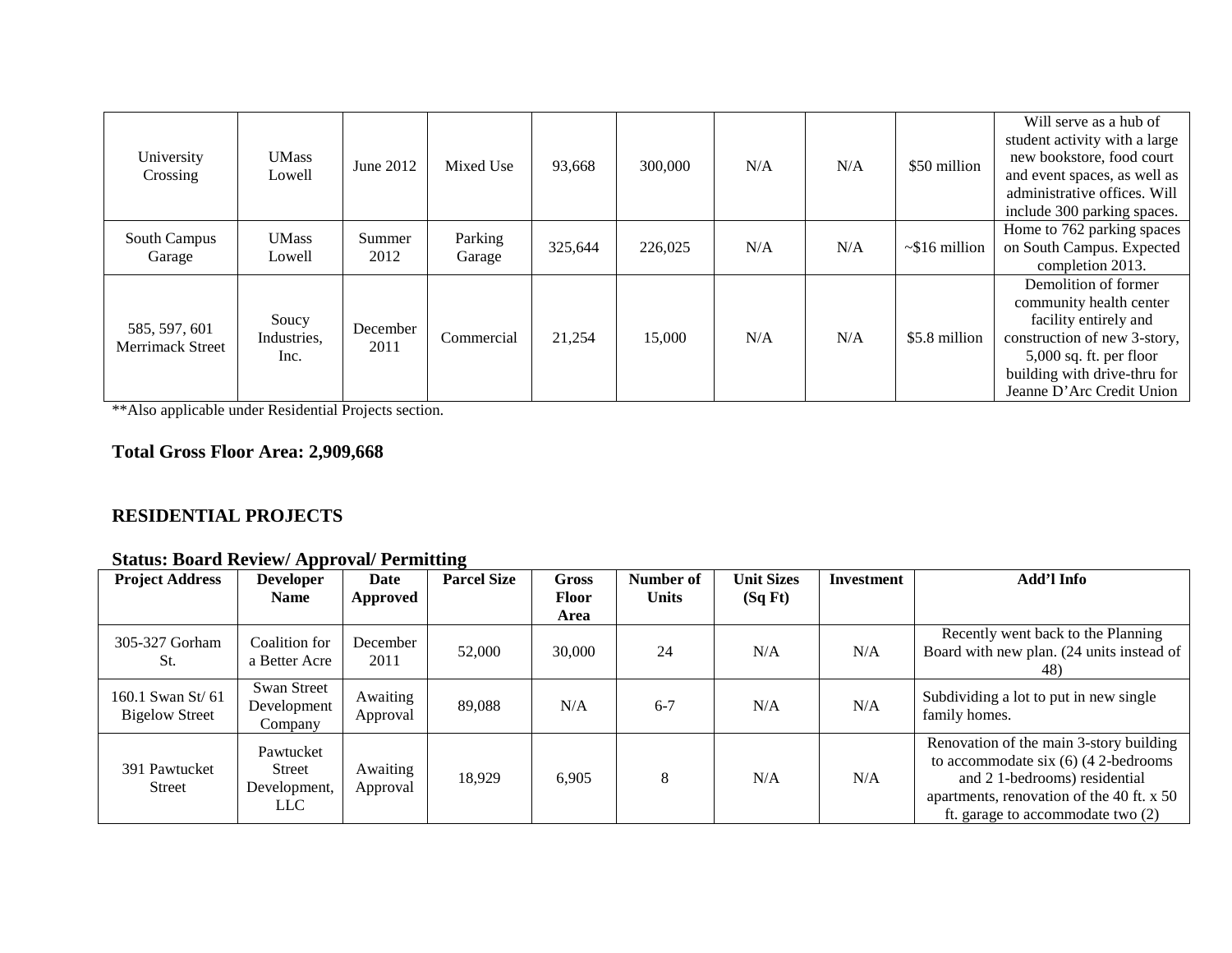|--|--|--|--|--|--|--|--|--|--|

#### **Status: Under Construction**

| <b>Project Address</b>                                    | <b>Developer</b><br><b>Name</b>                  | <b>Date</b><br>Approved | <b>Parcel Size</b> | <b>Gross</b><br><b>Floor</b> | Number of<br><b>Units</b> | <b>Unit Sizes</b><br>(Sq. Ft) | <b>Investment</b> | <b>Add'l Info</b>                                                                                                                                                                                                        |
|-----------------------------------------------------------|--------------------------------------------------|-------------------------|--------------------|------------------------------|---------------------------|-------------------------------|-------------------|--------------------------------------------------------------------------------------------------------------------------------------------------------------------------------------------------------------------------|
| 76-80 Rogers<br>St/Condominiums<br>at Concord<br>Crossing | Rogers &<br>Perry LLC                            | Jan. 2008               | 94,612             | Area<br>94,605               | 35                        | 2,703                         | \$348,000         | 1 <sup>st</sup> Phase completed; 2 <sup>nd</sup> Phase under-<br>construction                                                                                                                                            |
| Rivers Edge Rd                                            | Single<br>Family/<br>Duplex                      | Jan. 2004               | 1,490,0000         | N/A                          | 181                       | 1,300                         | \$20 million      | 108 units have been completed                                                                                                                                                                                            |
| 141 Marginal St.<br>(Riverview Suites)                    | Soho<br>Development                              | May 2011                | 180,753            | 173,000                      | 156                       | N/A                           | \$42 million      | A six-story residence hall near South<br>Campus that will feature two or three<br>double-occupancy bedrooms, a kitchen<br>and common area. Will include 221<br>parking spaces, and a fitness center.<br>Almost complete. |
| **130 John Street                                         | WinnDevelop<br>ment/<br>Consigli<br>Construction | November<br>2011        | 94,012             | 135,000                      | 77                        | 923SF-<br>1,400SF             | \$32.7<br>million | Includes the development of the<br>remainder of the West Boott Mills<br>complex, to feature approximately<br>43,065 square feet of commercial space<br>and 77 residential units                                          |
| 100 Pawtucket<br><b>Street</b><br>(University Suites)     | <b>UMass</b><br>Lowell                           | April<br>2012           | 90,187             | 148,000                      | 472                       | N/A                           | \$54 million      | State-of-the-art building that will house<br>472 students and will have four and six<br>bed units. Almost complete.                                                                                                      |
| 21-65 Perkins<br><b>Street</b>                            | Mira<br>Development                              | May 2012                | 48,152             | 46,830                       | 41                        | N/A                           | \$1.73<br>million | The last two remaining four parcels in<br>the former Lawrence Mills complex.                                                                                                                                             |
| 49-55 Rock Street                                         | Habitat for<br>Humanity                          | September<br>2012       | 11,552             | 5,000                        | $\overline{4}$            | ~1,250SF                      | \$200,000         | Project involves the construction of two<br>duplex structures, $2 \frac{1}{2}$ stories high.<br>Project should be completed by Fall                                                                                      |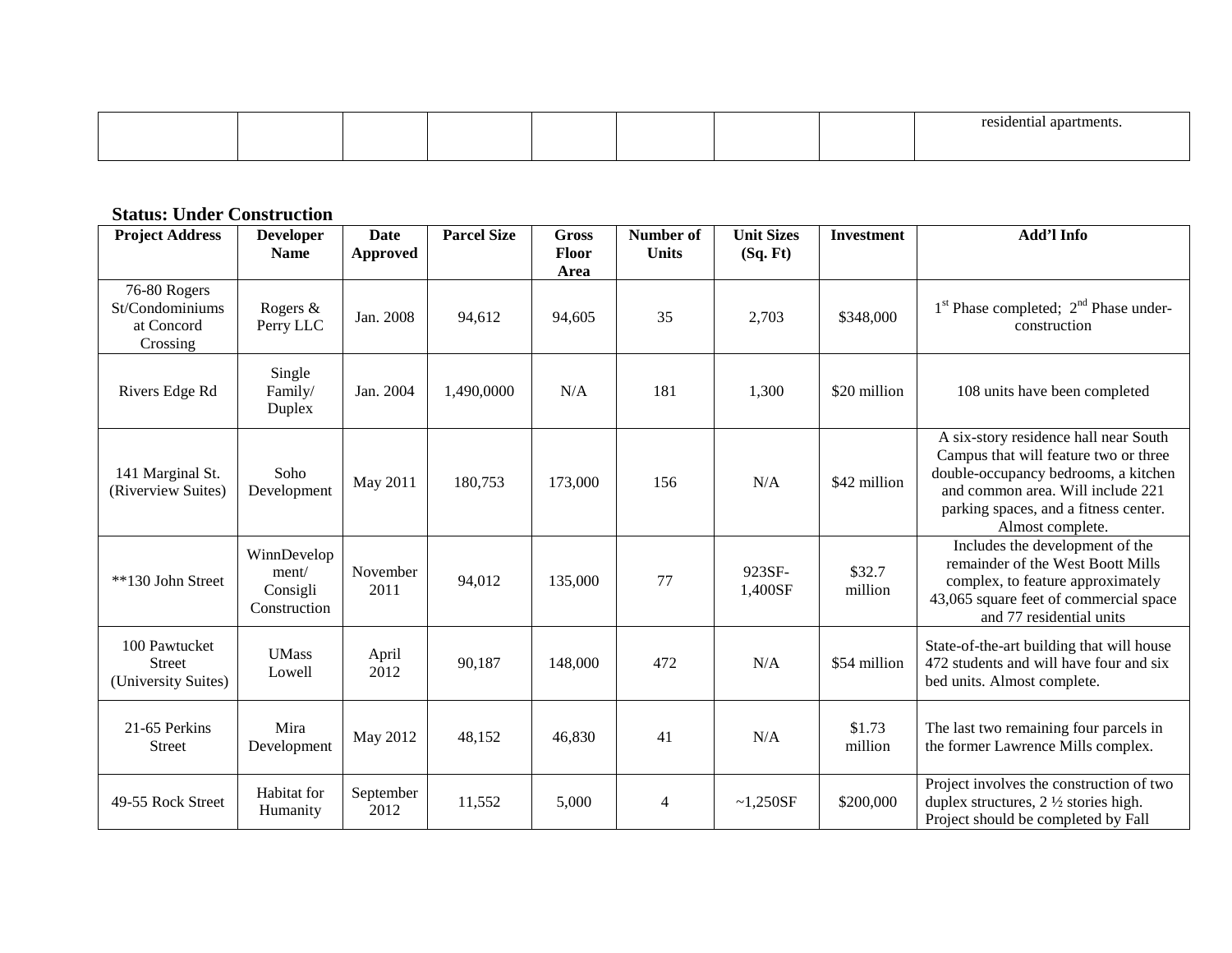|                                   |                            |                  |        |        |                |     |     | 2013.                                                                                                                                                                                                                                        |
|-----------------------------------|----------------------------|------------------|--------|--------|----------------|-----|-----|----------------------------------------------------------------------------------------------------------------------------------------------------------------------------------------------------------------------------------------------|
| 278 Central Street                | Erin Yates                 | December<br>2011 | 3,345  | 11,880 | 17             | N/A | N/A | Convert $3rd$ and $4th$ floor into 17 lodging<br>units                                                                                                                                                                                       |
| 451-457 Lawrence<br><b>Street</b> | New Lowell<br>Properties   | November<br>2010 | 7,000  | 8,694  | $\overline{4}$ | N/A | N/A | Includes the conversion of two<br>residential units into four units in an<br>existing mixed-use building. The<br>existing building includes commercial<br>space on the ground floor and residential<br>units on the second and third floors, |
| 24-26 Merrimack<br><b>Street</b>  | 24<br>Merrimack<br>St. LLC | June 2012        | 11,202 | 66,764 | 47             | N/A | N/A | Fully occupied retail on ground floor.<br>Proposing 47 market-rate housing units.                                                                                                                                                            |
| 159-177 Moore<br><b>Street</b>    | David<br>Piscatelli        | Febraury<br>2011 | 83,502 | 59,118 | 36             | N/A | N/A | Proposal includes the conversion of<br>three buildings, totaling 59,118sqft,<br>formerly used as a church and rectory<br>(known as Sacred Heart Church) into 36<br>residential units, with associated parking<br>and landscaping changes.    |

\*\*Also applicable under Commercial Projects section.

**Total Number of Housing Units: 1,109**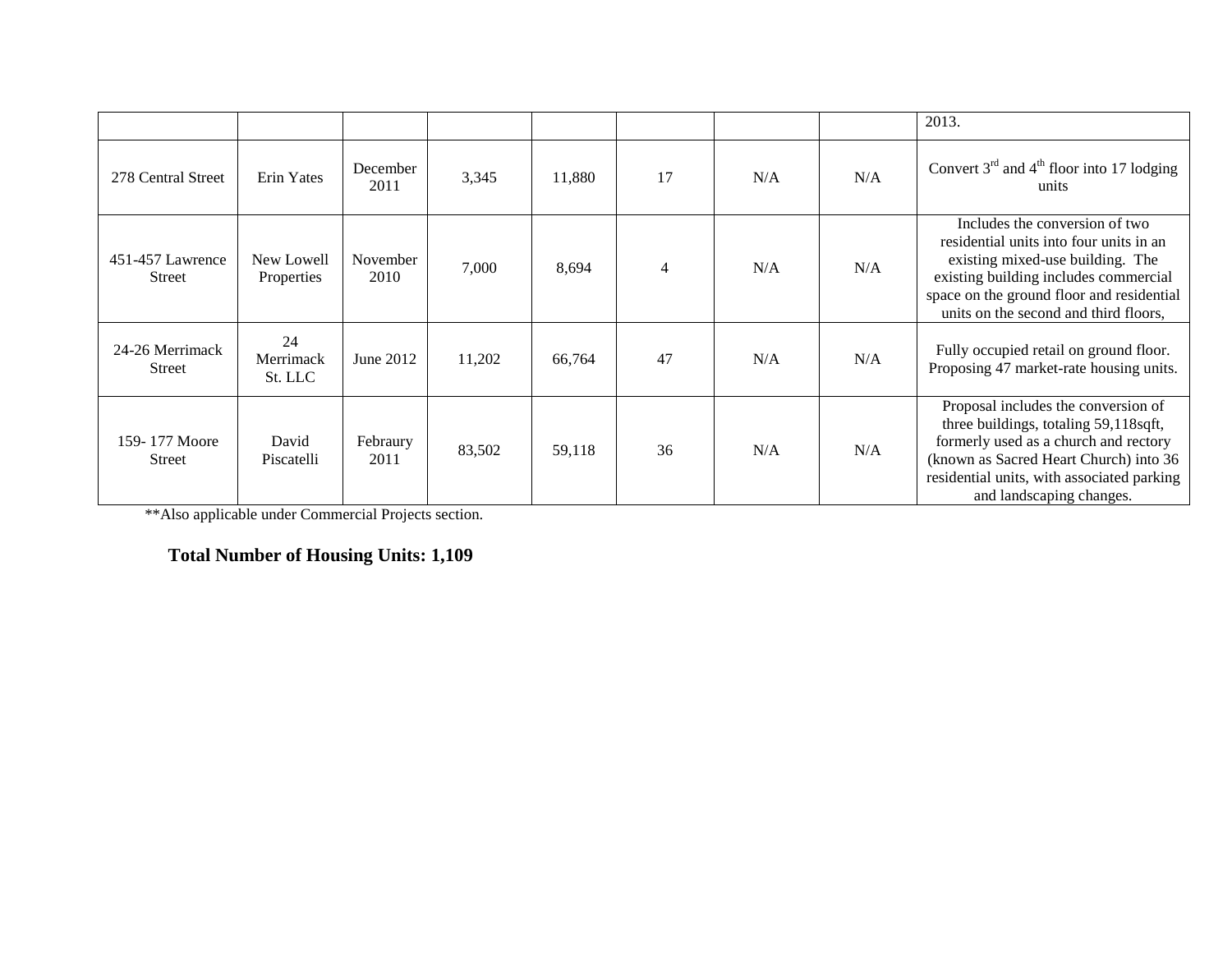# **Completed Projects**

#### **Commercial Projects Completed in 2013**

| <b>Project Address</b>                                     |  | <b>Gross Floor Area</b>            |
|------------------------------------------------------------|--|------------------------------------|
| <b>Broadway and Wilder (UMass Lowell Health and Social</b> |  | 69,000                             |
| Sciences)                                                  |  |                                    |
|                                                            |  | $\sim$ $\sim$ $\sim$ $\sim$ $\sim$ |

**Total Floor Area: 69,000SF**

#### **Commercial Projects Completed in 2012**

| <b>Project Address</b>                                  | <b>Gross Floor Area</b> |
|---------------------------------------------------------|-------------------------|
| 295 Varnum Avenue (Lowell General Hospital)             | 170,000                 |
| 161 Jackson Street (LCHC)                               | 100,000                 |
| 1765 Middlesex Street (Walgreens)                       | 14,820                  |
| <b>UMass Lowell North Campus Garage</b>                 | 192,844                 |
| 34 Hurd Street (United Teen Equality Center)            | 19,782                  |
| <b>UMass Lowell Emerging Tech and Innovation Center</b> | 84,000                  |
| 81 Bridge Street (New England Community Care)           | 33,864                  |
| 1235 Bridge Street (Sunrise Plaza)                      | 110,500                 |
| 1088-1100 Gorham Street                                 | 42,000                  |
| 550 Bridge Street (DCU/Dunkin Donuts)                   | $6,200*$                |

## **Total Floor Area: 774,010SF**

## **Commercial Projects Completed in 2011**

| <b>Project Address</b>                   | <b>Gross Floor Area</b>  |
|------------------------------------------|--------------------------|
| 101 Lakeview Avenue (Chinese Restaurant) | 11,090                   |
| 1141 Bridge Street (Retail Plaza)        | $5,400*$                 |
| 62 Lewis Street (Parking lot)            | $\overline{\phantom{0}}$ |
| 1782 Middlesex Street                    | $7.401*$                 |

**Total Floor Area: 23,891sf**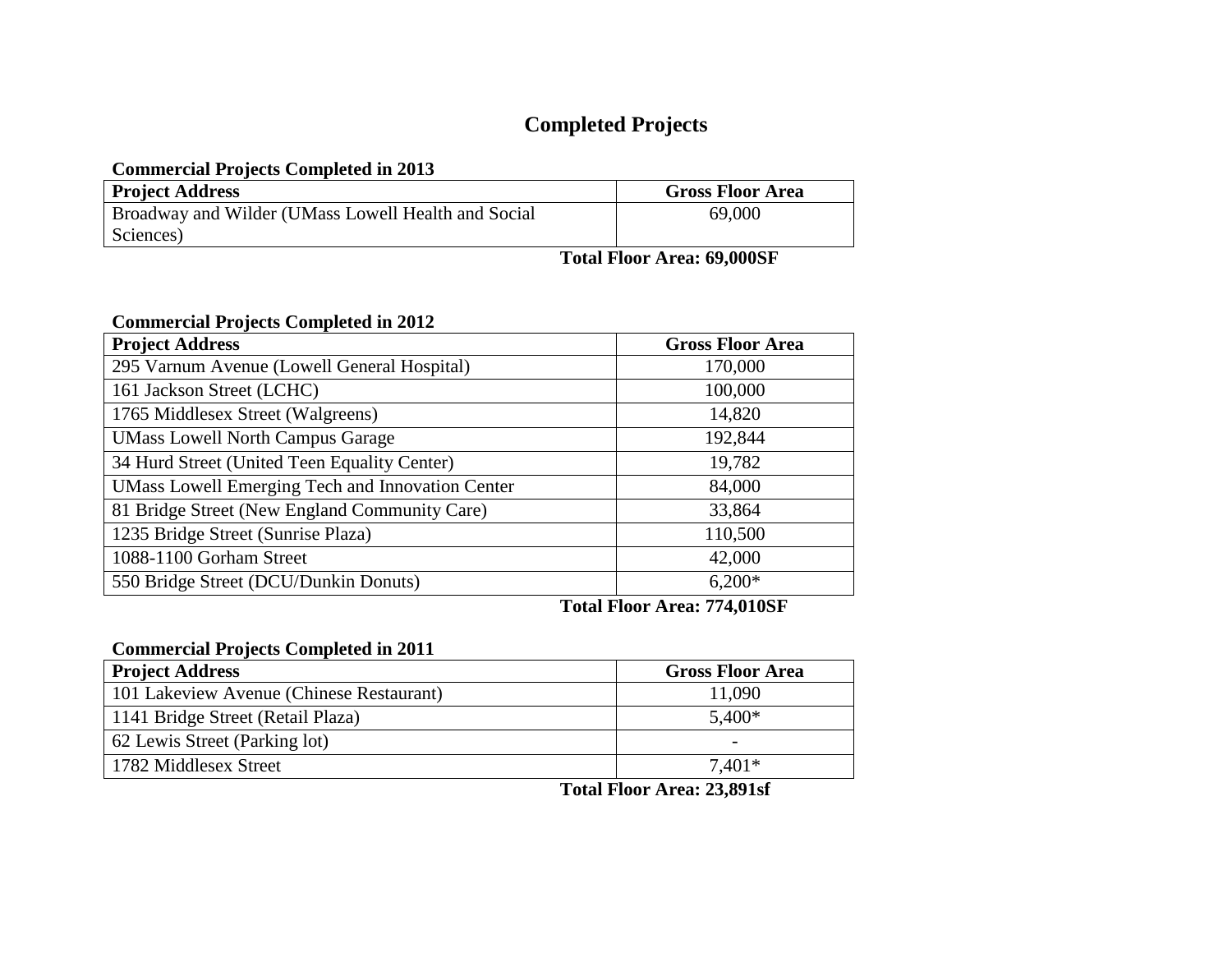#### **Commercial Projects Completed in 2010**

| <b>Project Address</b>                  | <b>Gross Floor Area</b> |
|-----------------------------------------|-------------------------|
| 790 Chelmsford Street (Lowe's)          | 153,000                 |
| 40 Perkins Place (Parking Garage)       | $\blacksquare$          |
| 102 Middlesex Street (Byrne's Building) | $7.693*$                |

#### **Total Floor Area: 160,693sf**

#### **Commercial Projects Completed in 2009**

| <b>Project Address</b>                                    | <b>Gross Floor Area</b> |
|-----------------------------------------------------------|-------------------------|
| 612 Dutton St (Dunkin Donuts)                             | $2,800*$                |
| 235 Father Morrisette (Jeanne D'Arc)                      | 53,000                  |
| 229 Stedman Street (PrideStar Ambulance/ Daley Construct) | 17,040                  |
| 119 Plain Street (Target)                                 | 137,000                 |

**Total Floor Area: 209,840sf**

#### **Commercial Projects Completed in 2008**

| 18,207                      |
|-----------------------------|
| 7,150                       |
| 9,970                       |
| 8,289                       |
| 3,600                       |
| 11,800                      |
| 12,125                      |
| $\mathbf{m}$ . $\mathbf{m}$ |

**Total Floor Area: 71,141 sf**

#### **Residential Projects Completed in 2012**

| <b>Project Address</b>     | Total # of Residential Units |
|----------------------------|------------------------------|
| 122 and 150 Western Avenue | 50                           |

**Total Number of Units: 50**

#### **Residential Projects Completed in 2011**

| <b>Project Address</b> | Total # of Residential Units |
|------------------------|------------------------------|
|------------------------|------------------------------|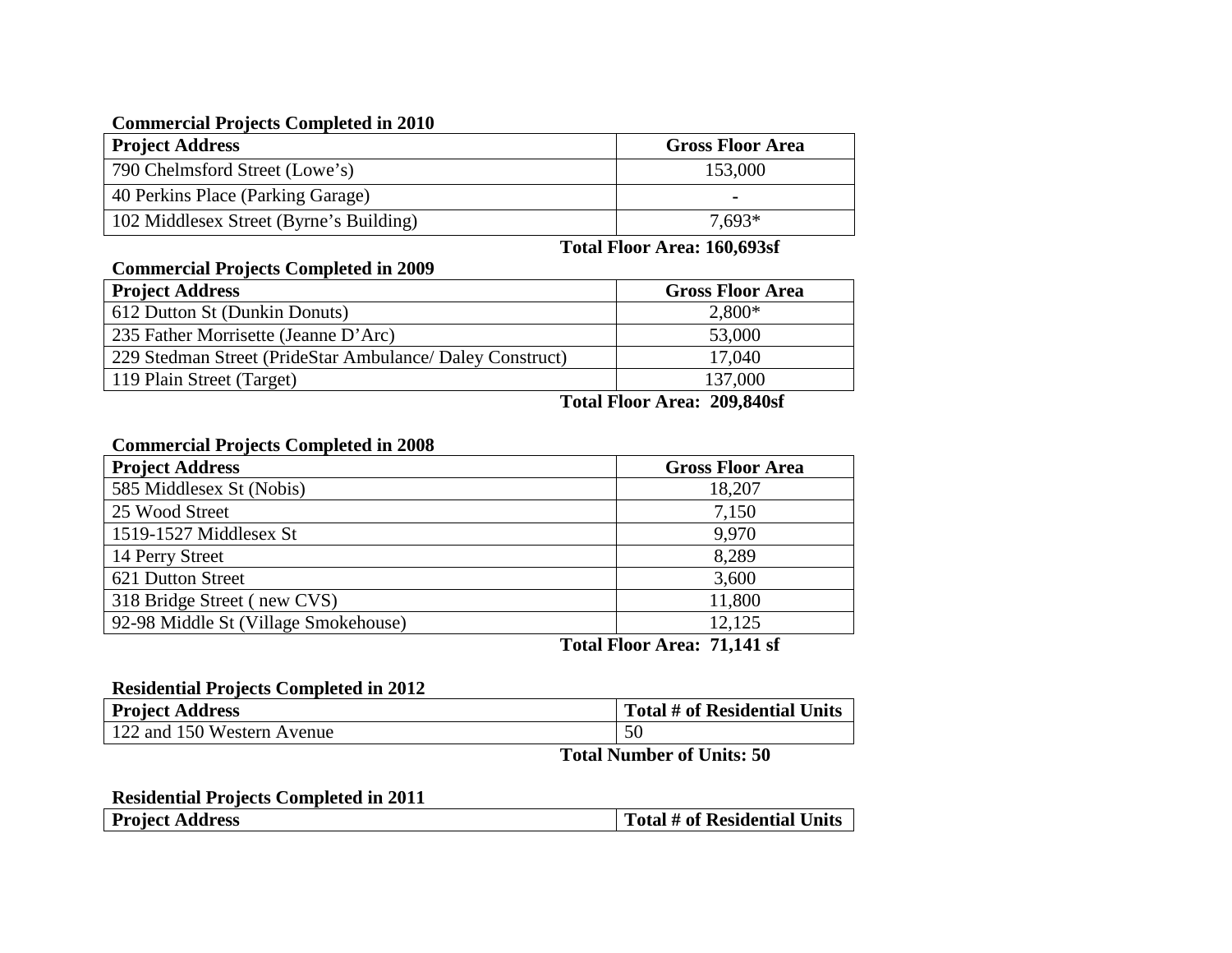| 219 Jackson Street (Appleton Mills)        | 135 |
|--------------------------------------------|-----|
| 760 Merrimack St./St. Joseph's High School |     |
| 200-206 Rogers Street                      |     |
| 478-486 Moody Street                       |     |

**Total Number of Units: 192**

#### **Residential Projects Completed in 2010**

| <b>Project Address</b>                     | Total # of Residential Units |
|--------------------------------------------|------------------------------|
| 104 West Meadow Road/Rita Street Extension |                              |

**Total Number of Units: 5**

#### **Residential Projects Completed in 2009**

| <b>Project Address</b> | <b>Total # Of Residential Units</b>                                                           |
|------------------------|-----------------------------------------------------------------------------------------------|
| 40 Perkins             | . O.                                                                                          |
|                        | $T_{\text{total}}$ N <sub>rum</sub> k on of $T_{\text{in}}$ <sup>1</sup> / <sub>2</sub> , 102 |

**Total Number of Units: 183**

## **Residential Projects Completed in 2008**

| <b>Project Address</b>                | Total # Of Residential Units |
|---------------------------------------|------------------------------|
| 1975 Middlesex St (Multiview Estates) | ی ر                          |
| Rivers Edge Rd (Phase I)              |                              |

**Total Number of Units: 97**

**See map below.**